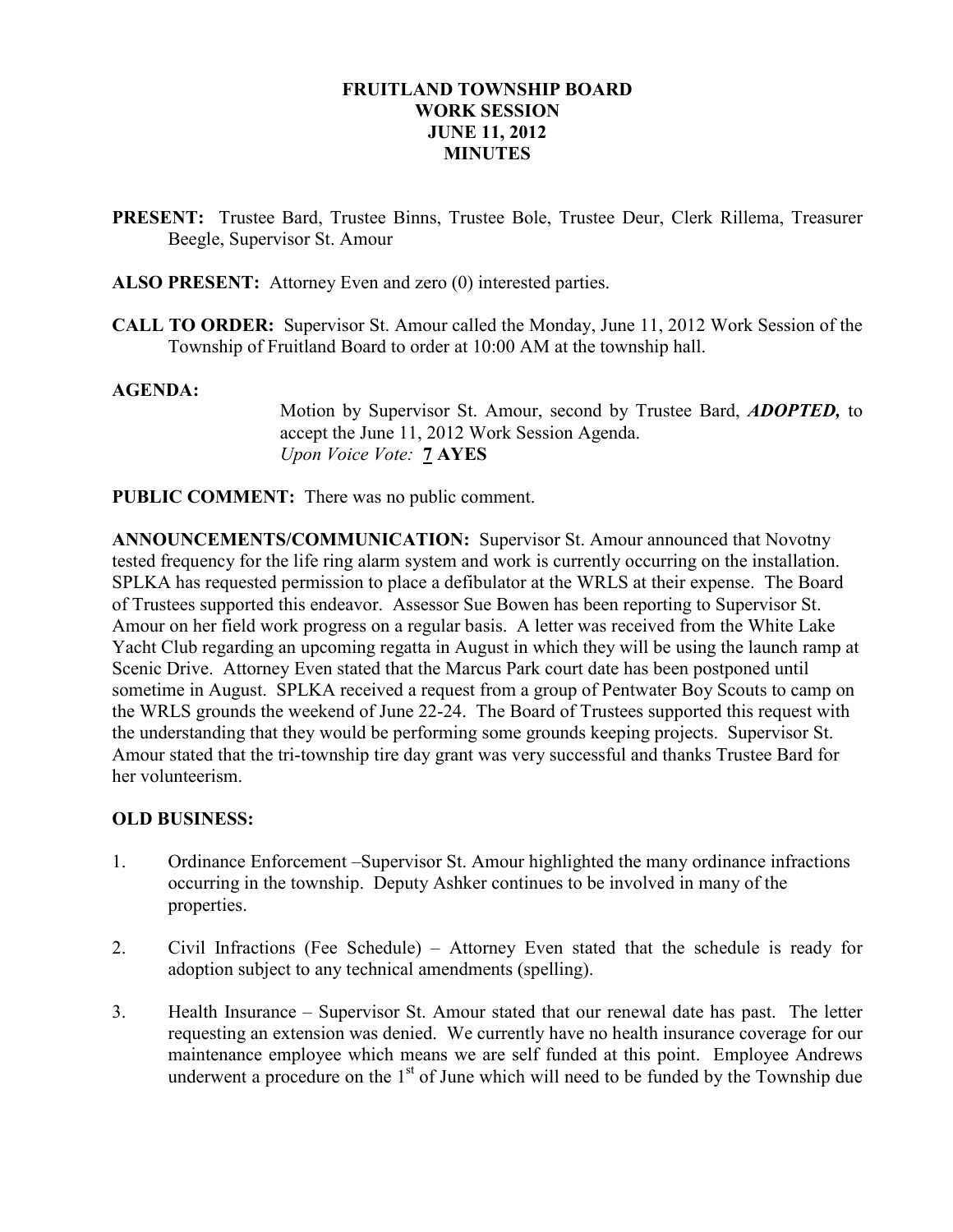# FRUITLAND TOWNSHIP JUNE 11, 2012 WORK SESSION MINUTES

to our extension being denied. Supervisor St. Amour is disappointed in our agent for the lack of follow up and is seeking quotes for health insurance coverage.

- 4. Policies & Procedures, Employee Handbook Attorney Even is reviewing the policies and procedures and employee handbook and will be making recommendations at the July work session.
- 5. WRLS Michigan Lighthouse Assistance Program Grant Clerk Rillema has been in contact with the State of Michigan regarding the grant that was applied for in November 2011 by past employee Curator McDonnell. Several items are required by both Fruitland Township and SPLKA in a resolution which will be presented at the Monday Regular Meeting. Supervisor St. Amour stated that a request to place a webcam on the tower came from resident David Rikkers. Clerk Rillema will check with the state regarding our historical easement with the State on possible placement.
- 6. SAXE Drain Status Supervisor St. Amour stated that Drain Commissioner said the Muskegon County Road Commission will not be participating and he will be reviewing and making a recommendation in the near future.

# NEW BUSINESS:

- 1. Fruitland Township Well Repairs Supervisor St. Amour stated that the well on the township hall grounds required repair. Meyer Well Drilling performed the repairs in the amount of \$2743.31 and a motion will be prepared for the Monday Regular meeting for approval.
- 2. MTA Annual Dues Clerk Rillema stated that the invoice for 2012-13 Dues was received in the amount of \$4232.13 and a motion will be prepared for the Monday Regular meeting for approval.
- 3. Foreclosed Parcels in Township for Sale Treasurer Beegle received properties in foreclosure in Fruitland Township. Trustee Bole tasked Treasurer Beegle to research if any were adjacent to current properties owned by Fruitland Township.
- 4. Ecology Station Recycle Station Pad Request Supervisor St. Amour stated that a request to place crushed concrete in the area where the recycle bins are placed was received by our recycler because the soft sand makes it difficult to load/unload. Supervisor St. Amour stated that he received a quote in the amount of \$400.00 a load was received. The recycler has relocated the bins at this time until further notice.
- 5. Parks & Recreation Duck Lake Road Park Funds Request Supervisor St. Amour stated that a request from the Parks & Recreation Commission for approximately \$2500.00 for topsoil at the Duck Lake Road Park was received. Donated grass seed would then be planted The Board of Trustees did not support the request at this time.
- 6. BS&A.Net Software Treasurer Beegle reported that the County of Muskegon will be switching to the new software in August for both the tax and assessing. BS&A reports that no new updates to buy existing software will be written to adapt to the BS&A.net software